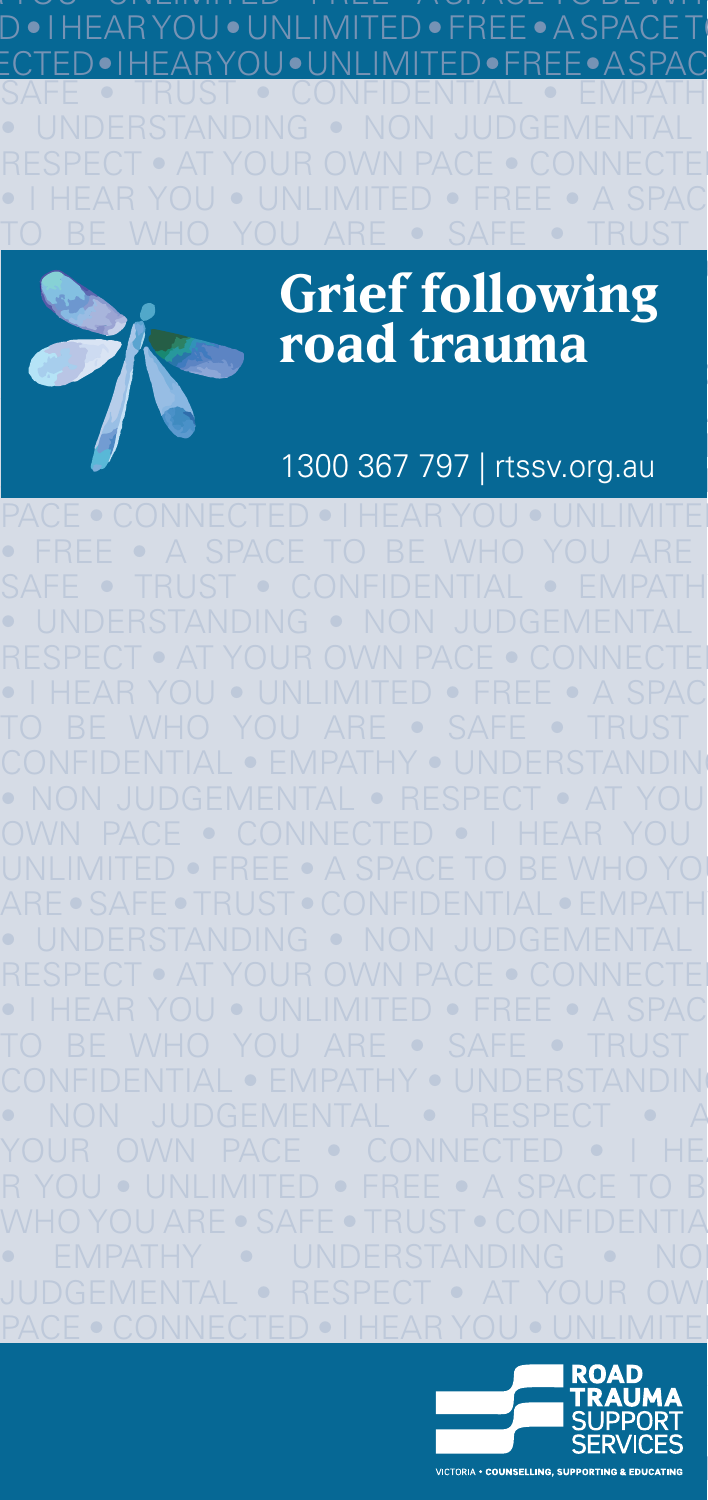BE WHO YOU ARE • SAFE • TRUST • CONFIDENTIAL • EMPATHY • UNDERSTANDING • NON JUDGEMENTAL • RESPECT • AT YOUR OWN PACE • CONNECTED • I HEAR YOU • UNLIMITED • FREE • A SPACE

### **Understanding grief**

If someone you loved or cared about has been killed in a road crash, you may be experiencing intense grief. It is a type of death that is random, unexpected and beyond control.

It is a tragic event that may cause a range of painful emotional reactions, including a strange feeling of 'unreality' as the world goes on around you, while your own has been suddenly shattered. You may feel a deep sense of isolation, even within your own family. Other feelings and reactions include:

- Agitation or extreme fatigue.
- Shock, numbness, disbelief, denial, bewilderment.
- Fear, panic, anxiety, guilt, anger.
- **Sorrow, yearning, hopelessness, despair.**
- A sense of isolation; of being alone in the world.
- A sense of seeing your loved one's face, hearing his/ her voice.
- Agitation, exhaustion, confusion, loss of concentration.
- Search for meaning ('why him/her?', 'why us?').

It is important to recognise that these reactions, while distressing, form part of a normal and natural response to a traumatic event.

Another useful reminder for both yourself and those around you is that everyone grieves differently. Some people grieve openly and desire company while others need to withdraw and grieve in private. There is no right or wrong way to grieve and there is no timeframe.

Be assured, though, that the intense reactions of acute grief can be expected to ease. Bereaved people can learn to live with their grief and find new meaning in life.

# Grief following road trauma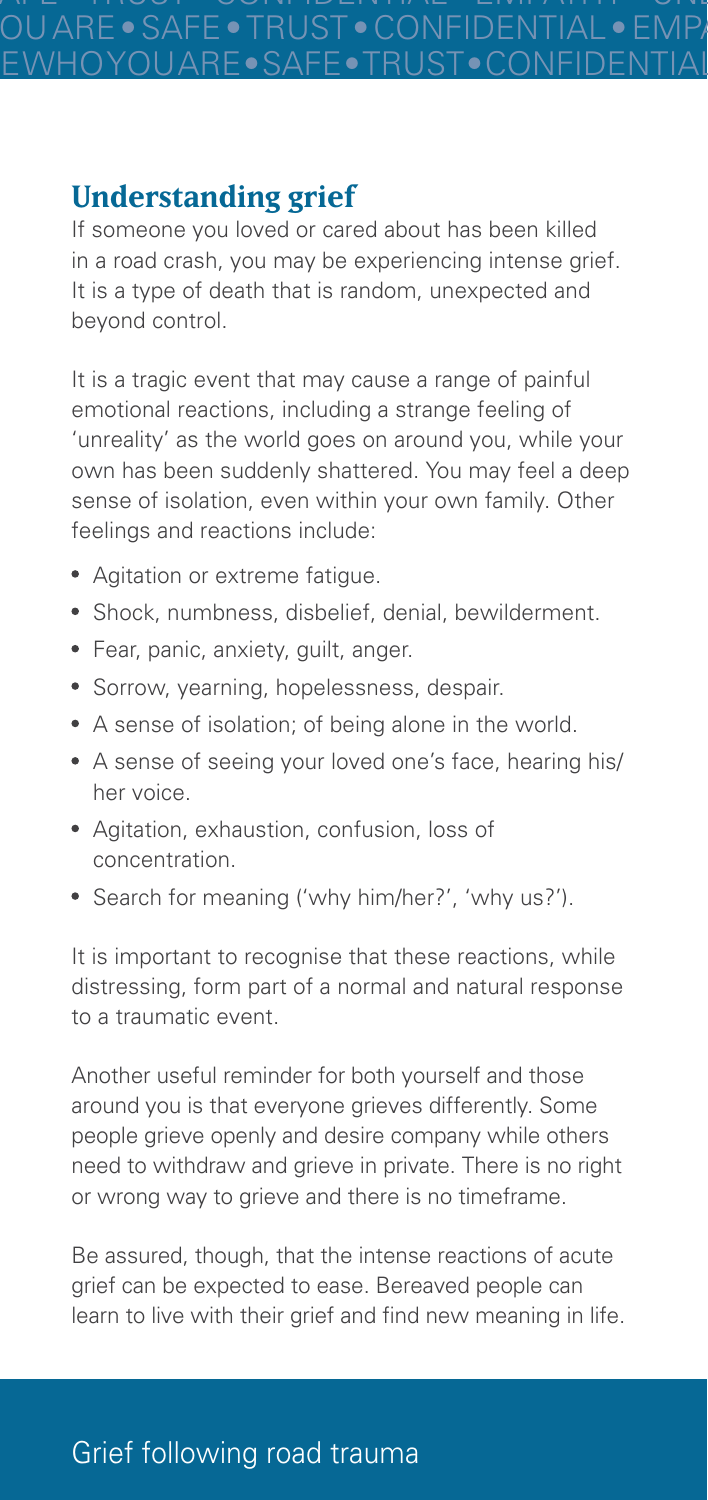SAFE • TRUST • CONFIDENTIAL • EMPATHY • UNDERSTANDING • NON JUDGEMENTAL • RESPECT • AT YOUR OWN PACE • CONNECTED • I HEAR YOU • UNLIMITED • FREE • A SPACE TO BE WHO **• EMPATHY • UNDERSTANDING • NON JUDGEM** 

### **Trauma reactions**

With the death of a loved one in a road crash, grief may be accompanied by trauma. The effects of trauma include:

- Flashbacks, disturbing dreams/nightmares, sleeplessness, increased anxiety, restlessness, irritability, sensitivity to noise, lapses in concentration, lack of interest in usual activities.
- A preoccupation with what has happened, or a complete avoidance of thinking about it.
- Physical tension, nausea, fatigue, pains such as chest pains and headaches.
- Fear of driving or being a passenger or pedestrian; worrying about others driving or using the roads.
- A sense of basic assumptions about the world having been shattered, that nothing is 'safe' anymore.

If you feel overwhelmed by such reactions it is useful to tell yourself that their intensity and frequency will lessen over time. They are a normal response to a traumatic event. On the other hand, some people will experience few trauma effects.

### **What can help?**

It can be extremely challenging to know what to do in the days and weeks after someone you love has died in a road crash.

Initially you may have been busy with funeral preparations, but then you may feel at a complete loss for what to do with yourself in a world that seems devoid of meaning. You may have been surrounded by people, but when the house has emptied and you may wonder how to cope. The following ideas may be useful:

• Ask for help as needed, trying to be clear about what you need.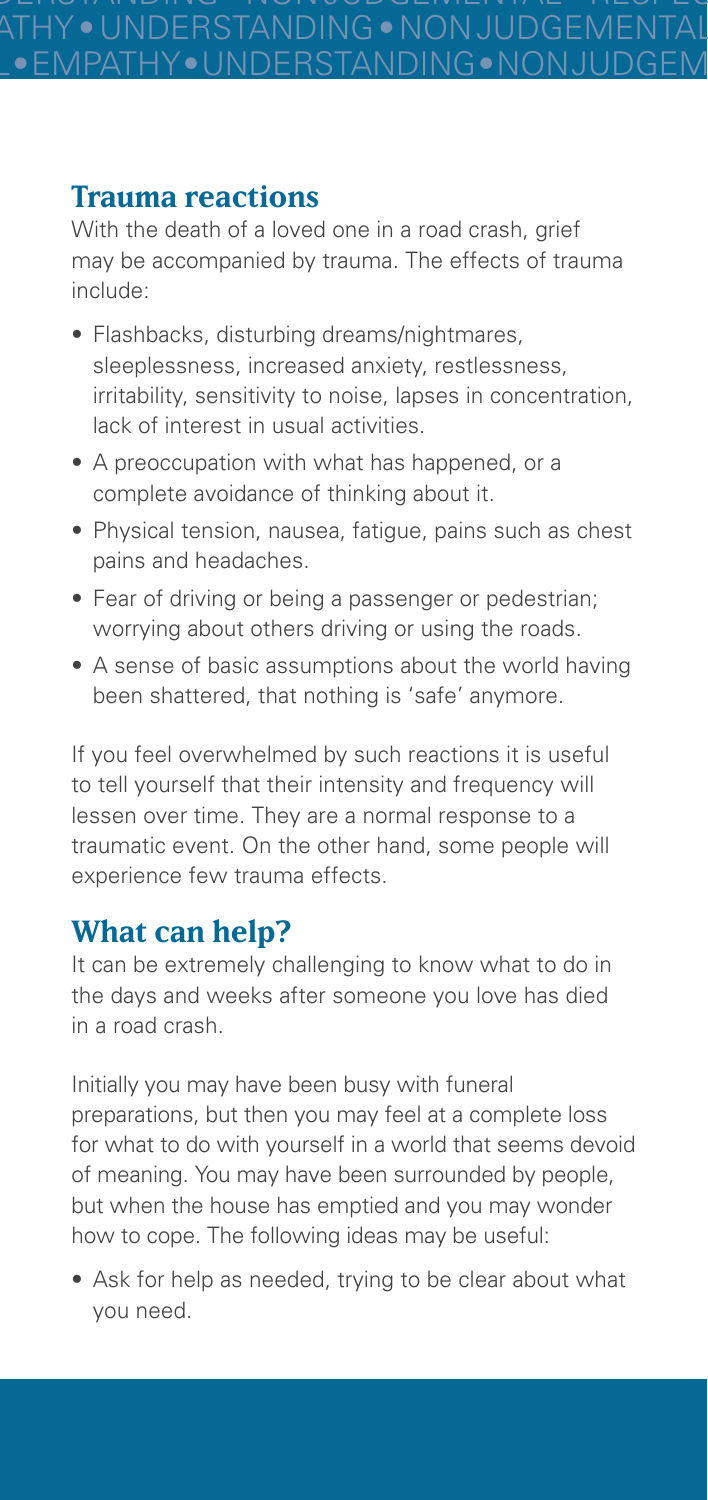- It's important to look after yourself by resting more than usual, drinking plenty of water, eating regular meals, going for walks, avoiding alcohol/drugs/ stimulants and finding ways to relax.
- Some people create rituals (lighting candles at certain times, arranging photographs or treasured objects, walking or driving a particular route, visiting a special place, making an event).
- Consider keeping a journal to write about thoughts and feelings or to collect stories from memory about your loved one and your relationship.
- Find someone who will sit and listen in a nonjudgemental way when you need to talk; he or she may help you 'carry' the burden of grief for a time (but be aware that talking may tire you).
- Be flexible and warn others that you may need to cancel arrangements at short notice if, on the day, you need to rest or just be alone; ask to take a 'raincheck'.
- Find out if there is a support group you can join involving people with a similar life experience.
- Aim to get back to work or resume routine activities when the time seems right.
- Avoid making hasty decisions such as moving house or changing jobs (they may be regretted later).

### **Who can help?**

We all need help at some time in our lives; this is your time. Try not to be embarrassed by seeking support when and where you need it.

Following the death of a loved one, the greatest help can come from an understanding friend or family member who is able to listen, without judgment, as you talk about what has happened, the person who has died and the pain you are experiencing.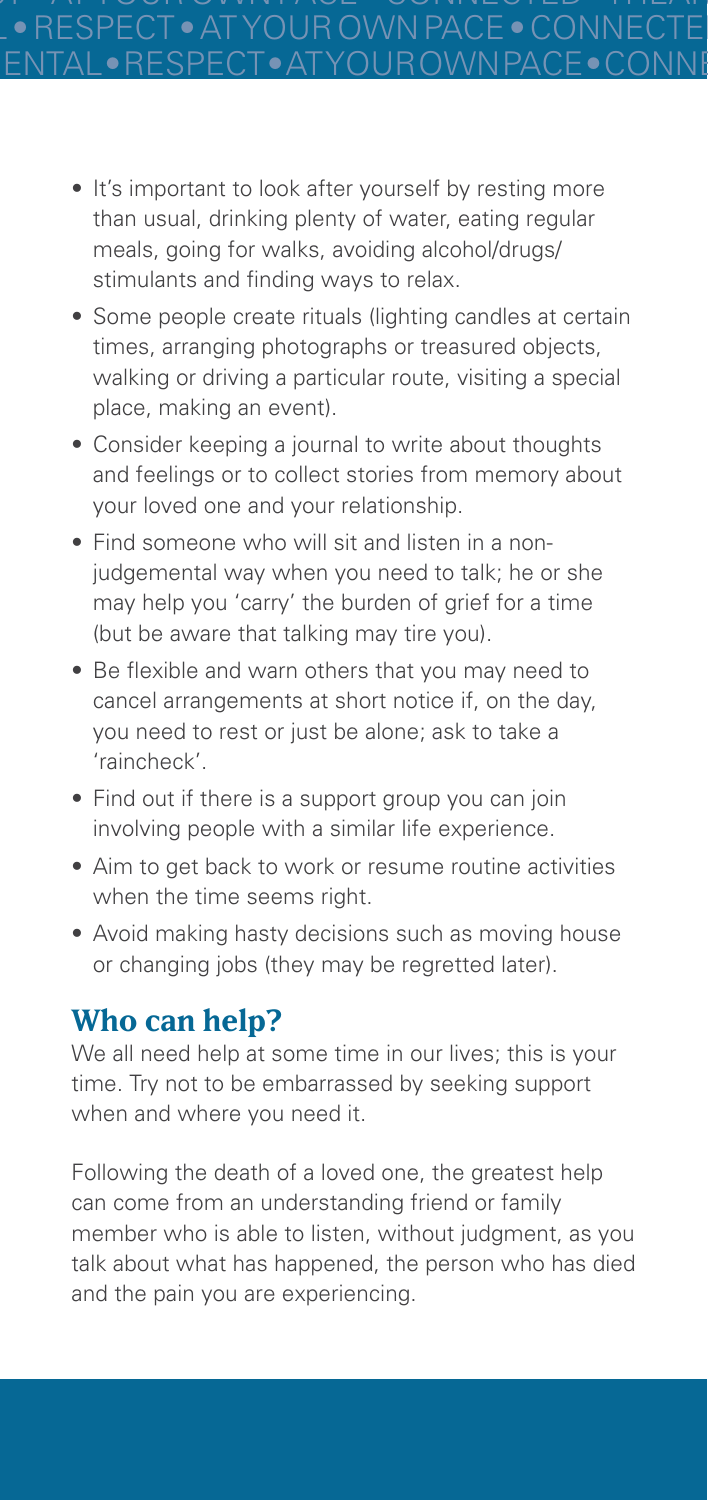Although many people will want to help at this time, they may not know what to do. You may need to explain how you are feeling and be specific about what you need them to do. Is it something practical such as helping in the house or garden, or picking up a child from school? Do you need a friend to come around and listen to you talk, or just sit nearby while you rest?

You may also find that some people do not understand or are afraid of intense grief, and prefer that you quickly 'get over it'. Given that individuals grieve differently, misunderstandings can also occur in your own family. You may start to avoid talking about the death of your loved one for fear of upsetting yourself or other people, and generally creating social awkwardness.

This is when it can be helpful to speak to someone outside your network of family and friends. This may be another bereaved person and/or a professional such as your general practitioner, a psychologist or psychiatrist, a social worker, or a counsellor who is experienced in grief and trauma.

# **Time for Remembering**

Our organisation holds a ceremony each year to remember those who have died, acknowledge those who have been injured, and recognise the impact of road trauma on our wider community. You are most welcome to attend.

Where: Queen's Hall, Parliament House, Melbourne When: Third Sunday in November Call 1300 367 797 for more details.

# **1300 367 797 | rtssv.org.au**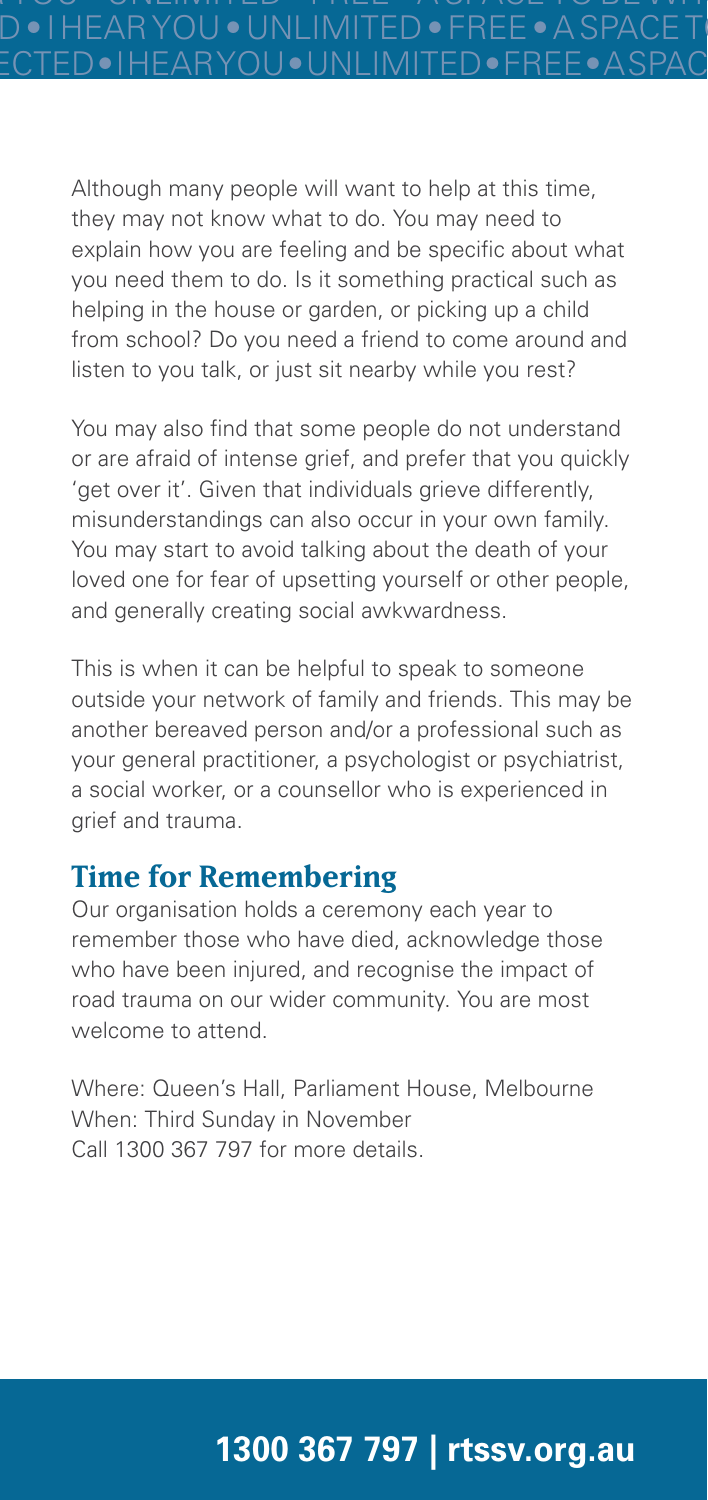#### **Our counsellors**

Our counsellors are specially trained to help people manage the thoughts, feelings and behaviours associated with road trauma.

Counselling sessions are free of charge, confidential and unlimited in number for anyone affected by a collision on the roads (or involving any public transport), whenever this may have occurred. Sessions may be conducted face-to-face or by telephone.

Our clients include bereaved families, friends and colleagues; injured people and carers; drivers and passengers; and people who were first on scene – witnesses, citizens who offered assistance, and emergency service workers.

You do not need a referral to access our services. We are open Monday to Friday, 9am to 5pm. To make an appointment, please call **1300 367 797**.

# **1300 367 797 | rtssv.org.au**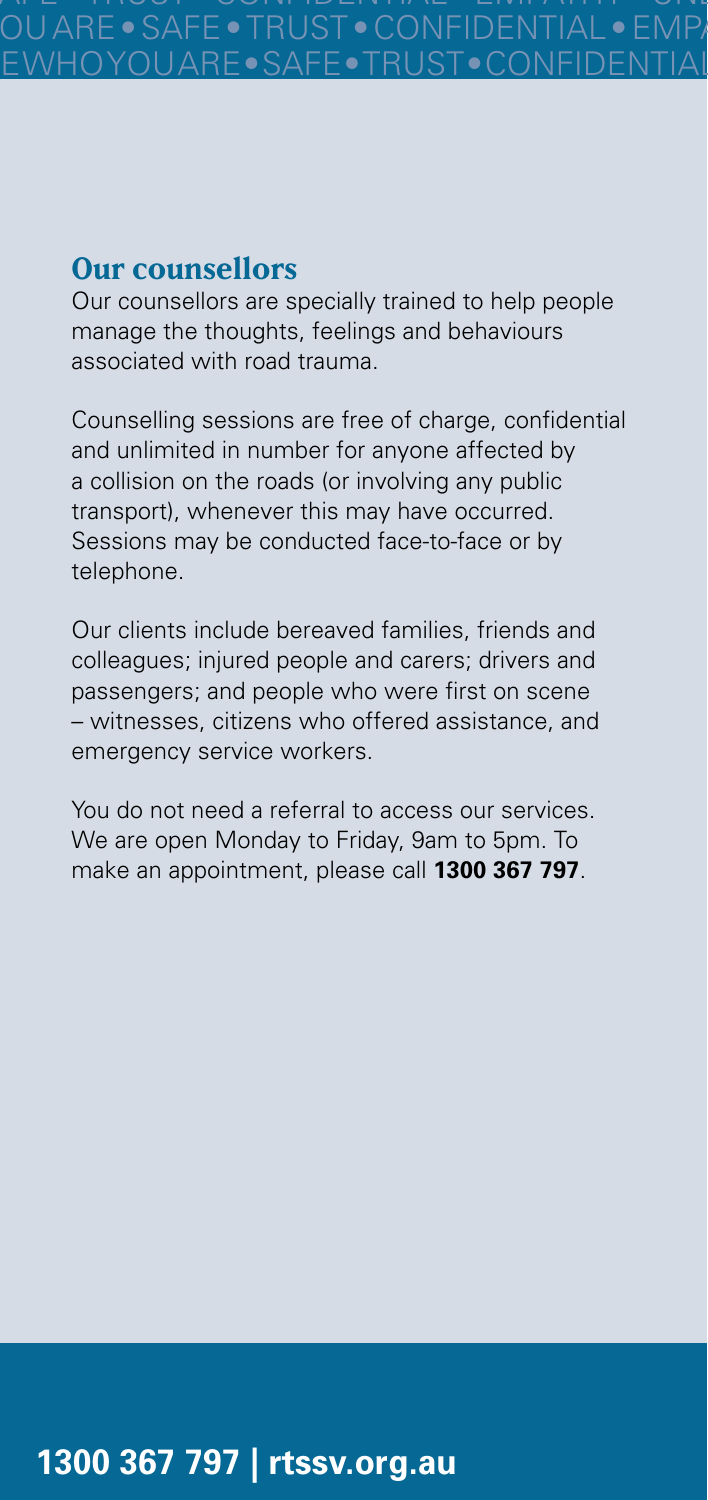SAFE • TRUST • CONFIDENTIAL • EMPATHY • UNDERSTANDING • NON JUDGEMENTAL • RESPECT • AT YOUR OWN PACE • CONNECTED • I HEAR YOU • UNLIMITED • FREE • A SPACE TO BE WHO BE WHO YOU ARE • SAFE • TRUST • CONFIDENTIAL • EMPATHY • UNDERSTANDING • NON JUDGEMENTAL • RESPECT • AT YOUR OWN PACE • CONNECTED • I HEAR YOU • UNLIMITED • FREE • A SPACE

### **Our community**

Here are some ways to help and connect with people affected by road trauma:

- Tell your family and friends about the free counselling services at Road Trauma Support Services Victoria.
- Like us on Facebook, follow us on Instagram and Twitter, or join our mailing list.
- Join us at our annual Shine a Light on Road Safety community walk or Time for Remembering ceremony.
- Come along to our free monthly Art Therapy Group (no art/craft experience necessary).
- Get involved in shaping our future by becoming a member of Road Trauma Support Services Victoria.
- Volunteer with us.